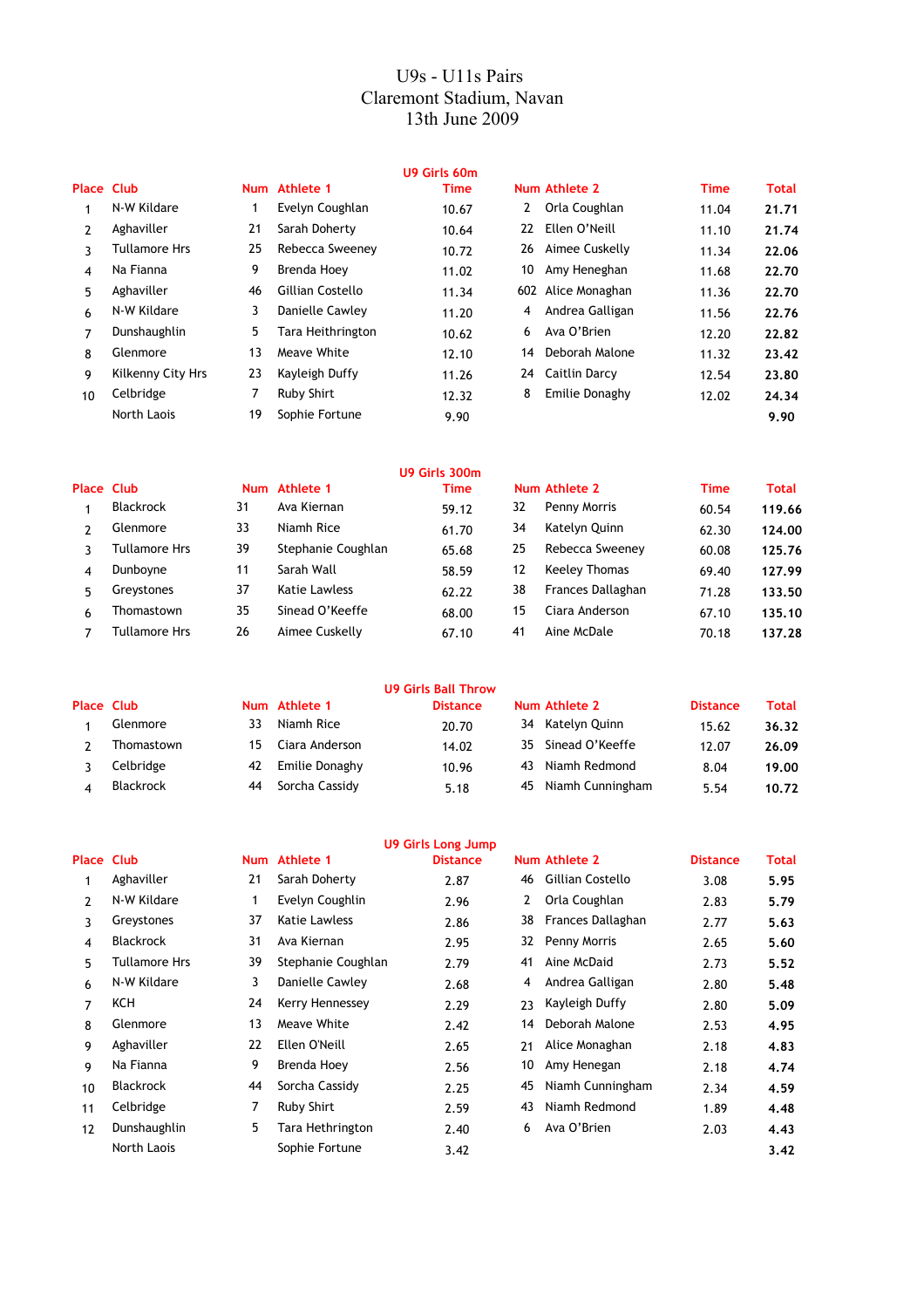# U9s - U11s Pairs Claremont Stadium, Navan 13th June 2009 **U9 Boys 60m**

|                   |              |     |                   | - - - - - - - - - |     |                        |             |       |
|-------------------|--------------|-----|-------------------|-------------------|-----|------------------------|-------------|-------|
| <b>Place Club</b> |              |     | Num Athlete 1     | <b>Time</b>       |     | Num Athlete 2          | <b>Time</b> | Total |
|                   | Ardee & Dist | 210 | Jonathon Cummins  | 10.20             | 211 | Darragh McCoy          | 10.44       | 20.64 |
| 2                 | Bohermeen    |     | 222 Jack Hilliard | 10.34             | 223 | Jason Quaile           | 11.22       | 21.56 |
| ર                 | Dunleer      |     | 214 Ruairi Hanlon | 10.94             | 215 | Mark Byrne             | 10.70       | 21.64 |
| 4                 | KCH          | 218 | Sean Burke        | 10.52             | 219 | John Burke             | 11.18       | 21.70 |
| 5                 | Cushinstown  | 206 | Dominic McCabe    | 11.28             | 207 | Cian Ryan              | 10.44       | 21.72 |
| 6                 | Naas         | 202 | Sam Reilly        | 11.44             | 203 | Michael McLoughlin     | 10.68       | 22.12 |
|                   | Na Fianna    | 204 | Oisin McCloskey   | 12.56             |     | 205 Christopher Clarke | 12.08       | 24.64 |
|                   |              |     |                   |                   |     |                        |             |       |

|                   |              |     |                      | U9 Boys 300m |     |                    |             |              |
|-------------------|--------------|-----|----------------------|--------------|-----|--------------------|-------------|--------------|
| <b>Place Club</b> |              |     | Num Athlete 1        | <b>Time</b>  |     | Num Athlete 2      | <b>Time</b> | <b>Total</b> |
|                   | Ardee & Dist |     | 210 Jonathon Cummins | 56.20        |     | 211 Darragh McCoy  | 58.82       | 115.02       |
|                   | Cushinstown  |     | 224 Mark Joyce       | 60.78        |     | 225 Aaron O Neill  | 66.28       | 127.06       |
|                   | KCH          | 218 | Sean Burke           | 60.88        | 219 | John Burke         | 67.70       | 128.58       |
|                   | Dunleer      | 214 | Ruairi Hanlon        | 64.16        |     | 212 Conor Matthews | 68.54       | 132.70       |

|                   |      |                       | <b>U9 Boys Ball Throw</b> |                    |                 |       |
|-------------------|------|-----------------------|---------------------------|--------------------|-----------------|-------|
| <b>Place Club</b> |      | Num Athlete 1         | <b>Distance</b>           | Num Athlete 2      | <b>Distance</b> | Total |
| Cushinstown       | 206  | <b>Dominic McCabe</b> | 207<br>24.57              | Cian Ryan          | 25.42           | 49.99 |
| Naas              | 230  | Sean O Connor         | 203<br>18.40              | Michael McLoughlin | 14.40           | 32.80 |
| St Peters         | 235. | Gabriel Bell          | 19.39                     | 236 Cian O Brien   | 12.78           | 32.17 |
| Eire Og           |      | 233 Lorcan Hogarty    | 6.57                      | 234 Riley Hogarty  | 11.49           | 18.06 |

|                   | U9 Boys Long Jump |     |                  |                 |      |                    |                 |              |  |  |
|-------------------|-------------------|-----|------------------|-----------------|------|--------------------|-----------------|--------------|--|--|
| <b>Place Club</b> |                   |     | Num Athlete 1    | <b>Distance</b> |      | Num Athlete 2      | <b>Distance</b> | <b>Total</b> |  |  |
|                   | <b>St Peters</b>  |     | 235 Gabriel Bell | 3.37            |      | 236 Cian O Brien   | 2.40            | 5.77         |  |  |
| 2                 | <b>Naas</b>       | 230 | Sean O Connor    | 2.60            | 202  | Sam Reilly         | 2.97            | 5.57         |  |  |
| ٦                 | Cushinstown       | 224 | Mark Joyce       | 2.80            | 225. | Aaron O Neill      | 2.47            | 5.27         |  |  |
| 4                 | Na Fianna         | 204 | Oisin McCloskev  | 2.50            | 205  | Christopher Clarke | 2.40            | 4.90         |  |  |
| 5.                | <b>Bohermeen</b>  | 237 | Jason Quirke     | 1.97            | 222. | Jack Hilliard      | 2.74            | 4.71         |  |  |
| 6                 | Eire Og           | 233 | Lorcan Hogarty   | 1.70            | 234  | Riley Hogarty      | 1.76            | 3.46         |  |  |
| 7                 | Dunboyne          | 226 | Josh Costigan    | 2.94            |      |                    |                 |              |  |  |
| 8                 | Celbridge         | 231 | Lorcan Tynan     | 2.01            |      |                    |                 |              |  |  |
|                   |                   |     |                  |                 |      |                    |                 |              |  |  |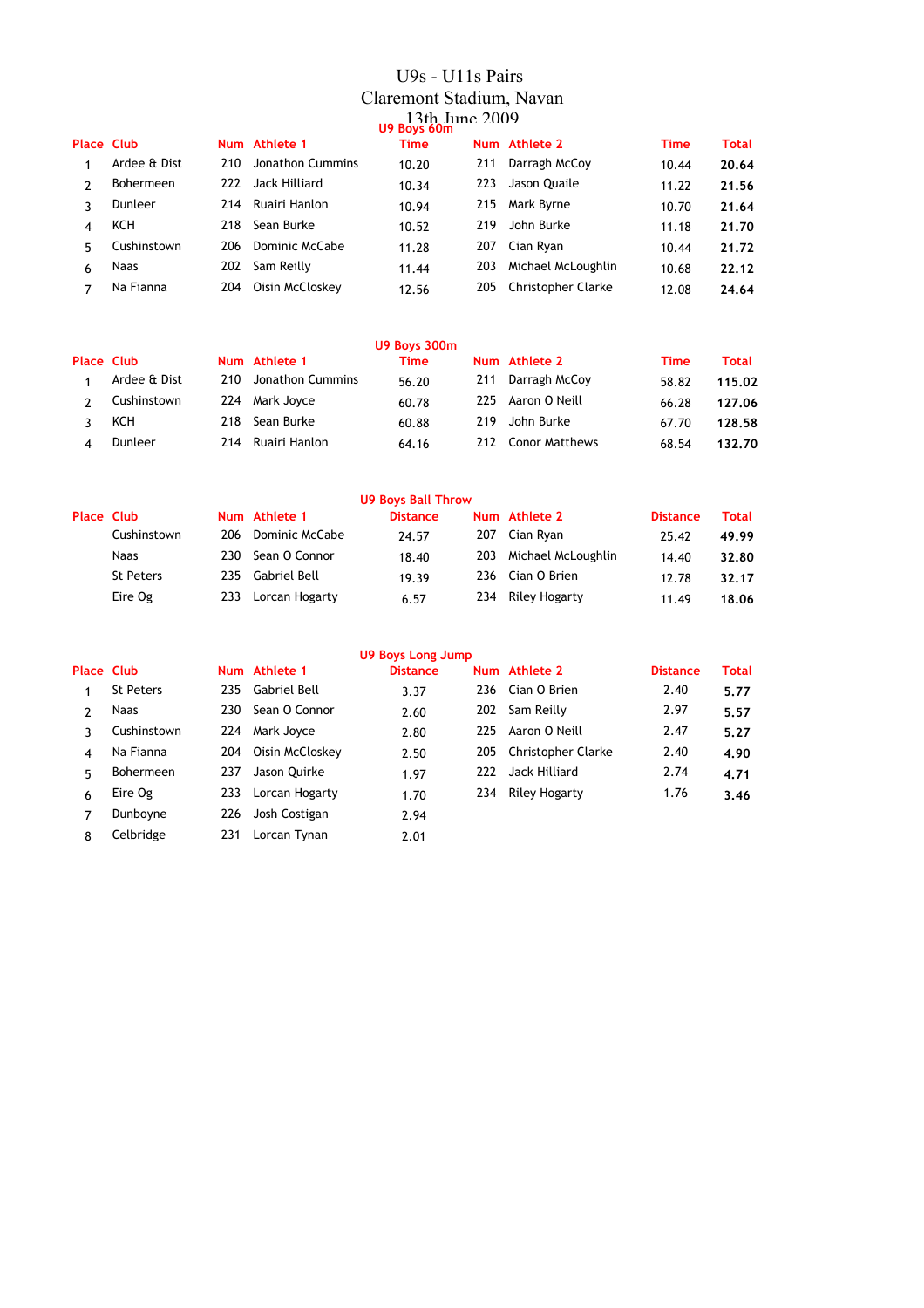#### U9s - U11s Pairs Claremont Stadium, Navan 13th June 2009 **U10 Girls 60m**

| <b>Place Club</b> |                  | <b>Num</b> | Athlete 1           | <b>Time</b> |     | Num Athlete 2   | <b>Time</b> | Total |
|-------------------|------------------|------------|---------------------|-------------|-----|-----------------|-------------|-------|
| 1                 | Dunleer          | 75         | Ciara Butterly      | 9.88        | 76  | Aoife Reynolds  | 9.96        | 19.84 |
| $\overline{2}$    | Cushinstown      | 69         | Zoe Mahon           | 9.90        | 70  | Shauna White    | 10.06       | 19.96 |
| 3                 | Navan            | 81         | Sarah Shannon       | 10.92       | 82  | Louise McDermot | 9.76        | 20.68 |
| 4                 | Tullamore Hrs    | 71         | <b>Vickey Carey</b> | 10.18       | 73  | Ciara McDaid    | 10.52       | 20,70 |
| 5                 | <b>Blackrock</b> | 51         | Eniola Otesanya     | 10.46       | 438 | Clodagh Shine   | 10.38       | 20.84 |
| 6                 | <b>SLOT</b>      | 65         | Daena Kealy         | 10.66       | 66  | Sarah Furey     | 10.72       | 21,38 |
| 7                 | Na Fianna        | 53         | Emma Neary          | 10.84       | 54  | Deirdre Murray  | 10.58       | 21.42 |
| 8                 | <b>St Cocas</b>  | 79         | Tara Whittaker      | 11.20       | 80  | Rachel Ladejobi | 10.22       | 21.42 |
| 9                 | Dunleer          | 77         | Sarah Breagy        | 10.52       | 78  | Seaghna Cambell | 11.02       | 21.54 |
| 10                | Kildare          | 63         | Lara Curran         | 10.02       | 64  | Clioahna Malone | 11.58       | 21.60 |
| 11                | Ardee & Dist     | 59         | Amy O'Hare          | 11.68       | 60  | Niamh Tenanty   | 10.88       | 22.56 |
| 12                | <b>Bohermeen</b> | 84         | Molly Fitzgerald    | 12.22       | 85  | Cliodhna Ball   | 10.37       | 22.59 |
| 13                | <b>Bohermeen</b> | 86         | Mairead McFadden    | 11.86       | 87  | Aine Carr       | 10.92       | 22.78 |
|                   | KCH              | 102        | Maggie Renehan      | 10.24       |     |                 |             | 10.24 |

|                   |                  |     |                 | U10 Girls 500m |     |                   |             |        |
|-------------------|------------------|-----|-----------------|----------------|-----|-------------------|-------------|--------|
| <b>Place Club</b> |                  |     | Num Athlete 1   | Time           |     | Num Athlete 2     | <b>Time</b> | Total  |
| 1                 | Edenderry        | 96  | Clare Rafter    | 105.80         | 97  | Niamh Rafter      | 104.90      | 210.70 |
| 2                 | Dunleer          | 76  | Aoife Reynolds  | 103.74         | 103 | Emma Cheshire     | 108.38      | 212.12 |
| 3                 | <b>SLOT</b>      | 677 | Daena Kealy     | 101.28         | 66  | Sarah Furey       | 111.30      | 212.58 |
| 4                 | <b>Blackrock</b> | 51  | Eniola Otesanya | 105.96         | 50  | Charlotte McShane | 108.04      | 214.00 |
| 5                 | Na Fianna        | 90  | Sarah Clarke    | 111.68         | 91  | Amy Clarke        | 102.70      | 214.38 |
| 6                 | ксн              | 100 | Ciara Deely     | 107.22         | 68  | Martina Balcer    | 110.54      | 217.76 |
| 7                 | Dunleer          | 75  | Ciara Butterly  | 108.32         | 77  | Sarah Breagy      | 113.02      | 221.34 |
| 8                 | Tullamore Hrs    | 71  | V. carey        | 109.32         | 72  | D.O'Reilly        | 114.16      | 223.48 |
| 9                 | Dunleer          | 78  | Seaghna Cambell | 106.12         | 104 | Seoda Matthews    | 118.76      | 224.88 |
| 10                | Gowran           | 94  | Ruth Kennedy    | 101.54         | 95  | Milen Rabat       | 124.72      | 226.26 |
| 11                | Celbridge        | 88  | Niamh O'Connor  | 108.64         | 89  | Kacie Hackett     | 118.96      | 227.60 |
| 12                | Na Fianna        | 92  | Sarah Daly      | 120.48         | 56  | Shauna Calligan   | 121.76      | 242.24 |
| 13                | <b>St Pats</b>   | 98  | Dearbhla Conway | 131.90         | 99  | Niamh Byrne       | 130.32      | 262.22 |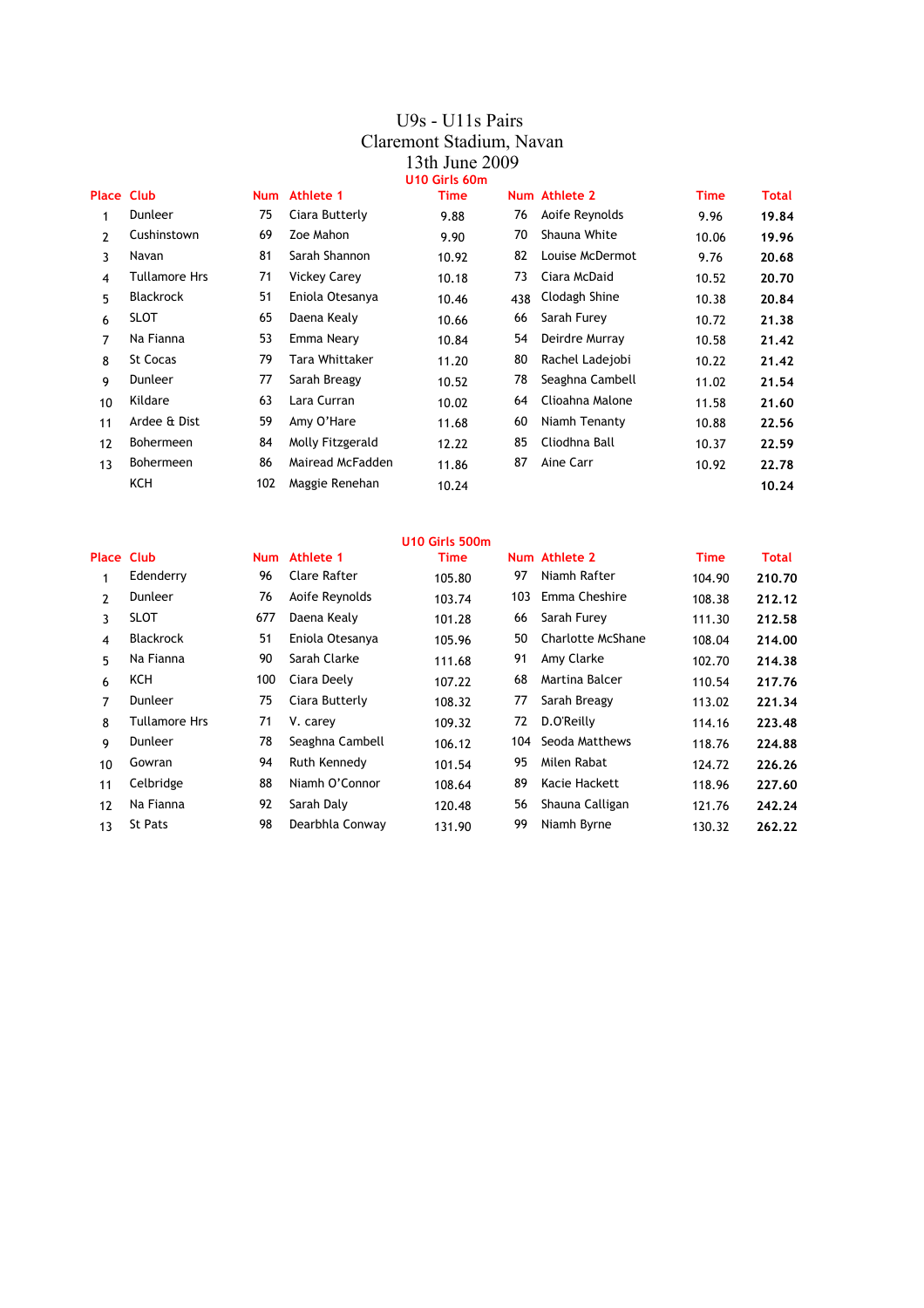### U9s - U11s Pairs Claremont Stadium, Navan 13th June 2009 **U10 Girls Ball Throw**

| <b>Place Club</b> |                  |     | Num Athlete 1     | <b>Distance</b> |     | Num Athlete 2      | <b>Distance</b> | Total |
|-------------------|------------------|-----|-------------------|-----------------|-----|--------------------|-----------------|-------|
|                   | Dunleer          | 103 | Emma Cheshire     | 22.54           |     | 104 Seoda Matthews | 20.29           | 42.83 |
| $\mathcal{P}$     | Celbridge        | 105 | <b>Ruth Dwyer</b> | 19.37           |     | 106 Holly Tynan    | 17.20           | 36.57 |
| ٦                 | Cushinstown      | 69  | Zoe Mohan         | 20.35           | 70  | Shauna White       | 11.12           | 31.47 |
| $\overline{4}$    | KCH              | 101 | Rebecca Kane      | 16.19           | 102 | Maggie Renehan     | 14.31           | 30.50 |
| 5.                | Na Fianna        | 91  | Amy Clarke        | 14.36           | 54  | Deirdre Murray     | 15.69           | 30.05 |
| 6                 | Celbridge        | 107 | Holly Shanley     | 11.69           | 108 | Lauren Reilly      | 16.64           | 28.33 |
| 7                 | <b>St Pats</b>   | 98  | Dearbhla Conway   | 14.14           | 99  | Niamh Byrne        | 14.01           | 28.15 |
| 8                 | Navan            | 81  | Sarah Shannon     | 11.56           | 82  | Laoise McDermot    | 15.95           | 27.51 |
| 9                 | <b>Blackrock</b> | 435 | Clodagh Shine     | 10.37           |     |                    |                 |       |

|                   | <b>U10 Girls Long Jump</b> |     |                   |                 |     |                  |                 |       |  |  |
|-------------------|----------------------------|-----|-------------------|-----------------|-----|------------------|-----------------|-------|--|--|
| <b>Place Club</b> |                            |     | Num Athlete 1     | <b>Distance</b> |     | Num Athlete 2    | <b>Distance</b> | Total |  |  |
| 1                 | KCH                        | 68  | Martyna Balcer    | 3.29            |     | 100 Ciara Deely  | 3.51            | 6.80  |  |  |
| 2                 | Ardee & Dist               | 60  | Niamh Tenanty     | 3.39            | 59  | Amy O'Hare       | 2.88            | 6.27  |  |  |
| 3                 | Edenderry                  | 96  | Clare Rafter      | 2.99            | 97  | Niamh Rafter     | 3.22            | 6.21  |  |  |
| 4                 | Kildare                    | 63  | Lara Curran       | 3.30            | 64  | Cliodhna Malone  | 2.77            | 6.07  |  |  |
| 5                 | Celbridge                  | 105 | <b>Ruth Dwyer</b> | 2.94            | 88  | Niamh O'Connor   | 2.99            | 5.93  |  |  |
| 6                 | <b>Tullamore Hrs</b>       | 72  | Derbhla O'Reilly  | 3.15            | 73  | Ciara McDaid     | 2.75            | 5.90  |  |  |
| 7                 | Na Fianna                  | 90  | Sarah Clarke      | 2.77            | 53  | Emma Neary       | 3.03            | 5.80  |  |  |
| 8                 | <b>Blackrock</b>           | 51  | Charlotte McShane | 3.04            | 109 | Clodagh Shine    | 2.69            | 5.73  |  |  |
| 9                 | Celbridge                  | 89  | Kacie Hackett     | 2.80            | 106 | Holly Tynan      | 2.75            | 5.55  |  |  |
| 10                | Celbridge                  | 107 | Holly Shanley     | 2.90            | 108 | Lauren Reilly    | 2.32            | 5.22  |  |  |
| 11                | Na Fianna                  | 92  | Sarah Daly        | 2.61            | 93  | Shauna Callaghan | 2.30            | 4.91  |  |  |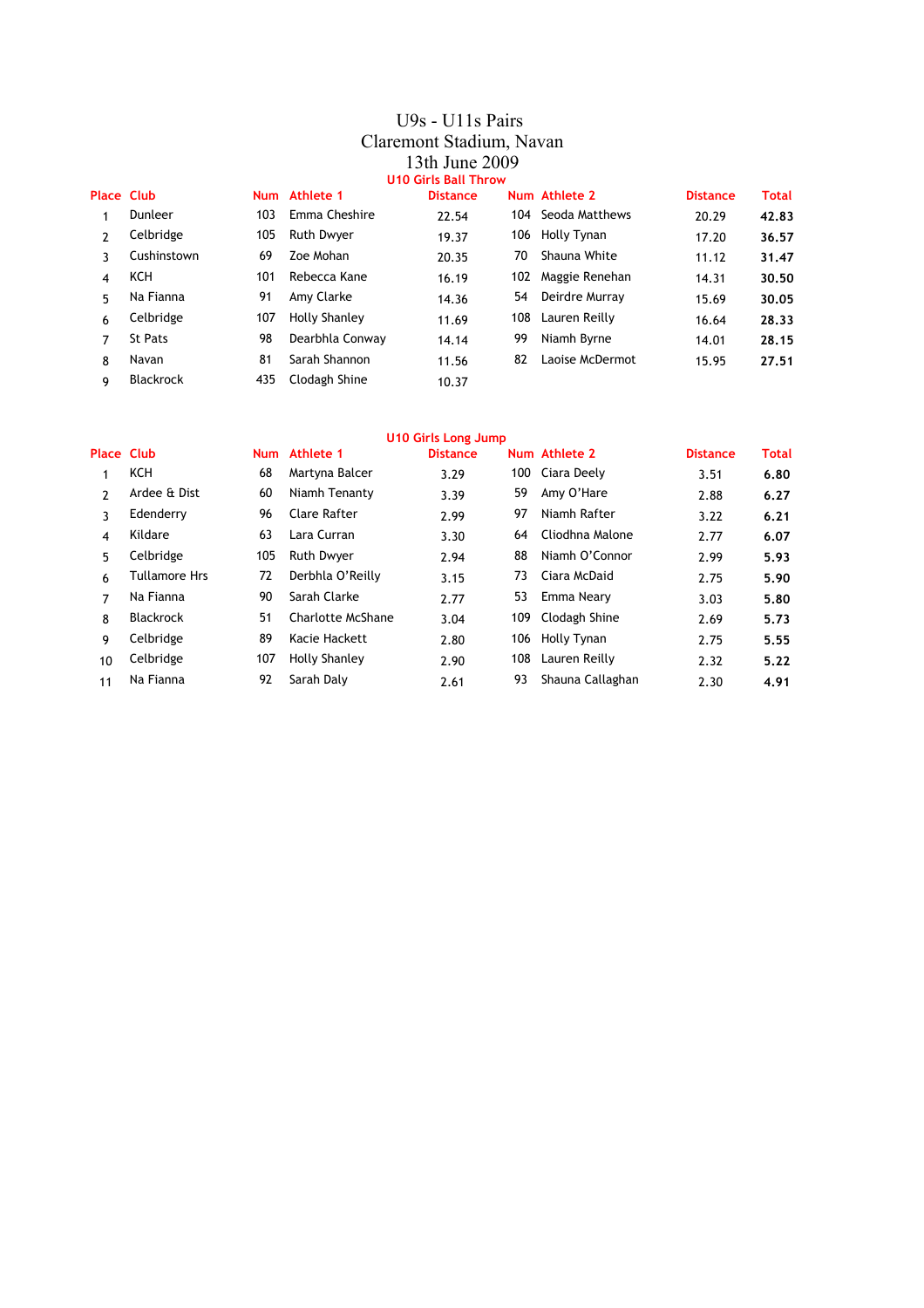#### U9s - U11s Pairs Claremont Stadium, Navan 13th June 2009 **U10 Boys 60m**

| <b>Place Club</b> |                      |     | Num Athlete 1       | Time  |     | Num Athlete 2          | <b>Time</b> | Total |
|-------------------|----------------------|-----|---------------------|-------|-----|------------------------|-------------|-------|
| 1                 | Cushinstown          |     | 244 Daniel Tully    | 9.92  | 245 | Tagh McCann            | 9.70        | 19.62 |
| $\overline{2}$    | Tullamore Hrs        | 268 | Aaron Stones        | 9.96  | 269 | Lorcan O Reilly        | 10.24       | 20.20 |
| 3                 | Tara                 | 252 | Ciaran Kearns       | 10.02 | 253 | Padraig Finnerty       | 10.26       | 20.28 |
| 4                 | <b>Blackrock</b>     |     | 262 Flyn Kiernan    | 9.96  | 263 | Aidan Curtin           | 10.44       | 20,40 |
| 5                 | Bohermeen            | 278 | Jack Kearney        | 10.50 | 279 | Gearoid O Brien        | 9.94        | 20.44 |
| 6                 | Menapians            | 272 | Aaron Smyth         | 9.96  | 273 | Conal Clancy           | 10.62       | 20.58 |
| 7                 | <b>NW Kildare</b>    | 242 | Tommy O Donovan     | 10.60 | 243 | Killian Galligan       | 10.06       | 20.66 |
| 8                 | Eire Og              | 248 | Brendan O Connell   | 10.90 | 249 | Sean McNamara          | 10.34       | 21.24 |
| 9                 | <b>St Cocas</b>      | 238 | James Behan         | 10.26 | 239 | Ronan King             | 11.02       | 21.28 |
| 10                | Greystones & Dist    |     | 266 Louis Lalor     | 10.46 | 267 | Jamie Maguire          | 10.96       | 21.42 |
| 11                | Dunleer              |     | 258 Kevin Ledwidth  | 10.10 | 259 | Ryan Kelly             | 11.40       | 21.50 |
| 12                | Menapians            | 274 | Cian Walsh          | 10.56 | 275 | Ryan Furlong           | 11.10       | 21.66 |
| 13                | Newbridge            | 246 | Jack McWey          | 10.68 | 247 | Mark Freeman           | 11.16       | 21.84 |
| 14                | Tara                 | 254 | Evan O Brien        | 11.02 | 255 | <b>Tommy Carpenter</b> | 11.00       | 22.02 |
| 15                | Navan                | 598 | Stephen Saunders    | 12.06 | 597 | Brian Lynch            | 10.22       | 22.28 |
| 16                | Trim                 | 276 | Craig Butterman     | 12.04 | 277 | David Honer            | 10.70       | 22.74 |
| 17                | Dunleer              | 260 | Zach Keller         | 11.64 | 261 | Ronan Kelly            | 11.48       | 23.12 |
|                   | <b>St Gerards</b>    | 139 | Luke Gorham         | 9.66  |     |                        |             |       |
|                   | <b>Naas</b>          | 240 | Padraig Woods       | 9.80  |     |                        |             |       |
|                   | <b>Tullamore Hrs</b> | 270 | Christopher Whittle |       |     |                        |             |       |

9.92

|                |                      |     |                         | <b>U10 Boys 500m</b> |     |                      |             |        |
|----------------|----------------------|-----|-------------------------|----------------------|-----|----------------------|-------------|--------|
| Place Club     |                      |     | Num Athlete 1           | <b>Time</b>          |     | Num Athlete 2        | <b>Time</b> | Total  |
| 1              | <b>Naas</b>          |     | 282 Niall O Connor      | 96.46                |     | 241 Tony O Connor    | 98.96       | 195.42 |
| $\mathcal{P}$  | Dunleer              |     | 258 Kevin Ledwidth      | 104.40               | 260 | Liam Connaughton     | 101.30      | 205.70 |
| 3              | <b>Tullamore Hrs</b> |     | 289 Ciaran Mulligan     | 112.00               |     | 290 Cormac Izuchukwu | 95.54       | 207.54 |
| 4              | Crookstown Millview  | 287 | Sean Finn               | 98.30                |     | 288 Eoin Curley      | 109.78      | 208.08 |
| 5              | Menapians            |     | 275 Ryan Furlong        | 111.06               |     | 283 Conal Clancey    | 97.90       | 208.96 |
| 6              | <b>Tullamore Hrs</b> |     | 268 Aaron Stones        | 109.88               | 269 | Lorcan O Rielly      | 107.72      | 217.60 |
| $\overline{7}$ | St Josephs           |     | 597 Brian Lynch         | 108.96               | 598 | Stephen Saunders     | 117.76      | 226.72 |
| 8              | Dunleer              | 261 | Ronan Kelly             | 114.50               |     | 259 Ryan Kelly       | 123.42      | 237.92 |
|                | <b>Tullamore Hrs</b> |     | 270 Christopher Whittle |                      |     |                      |             |        |
|                |                      |     |                         | 104.32               |     |                      |             | 104.32 |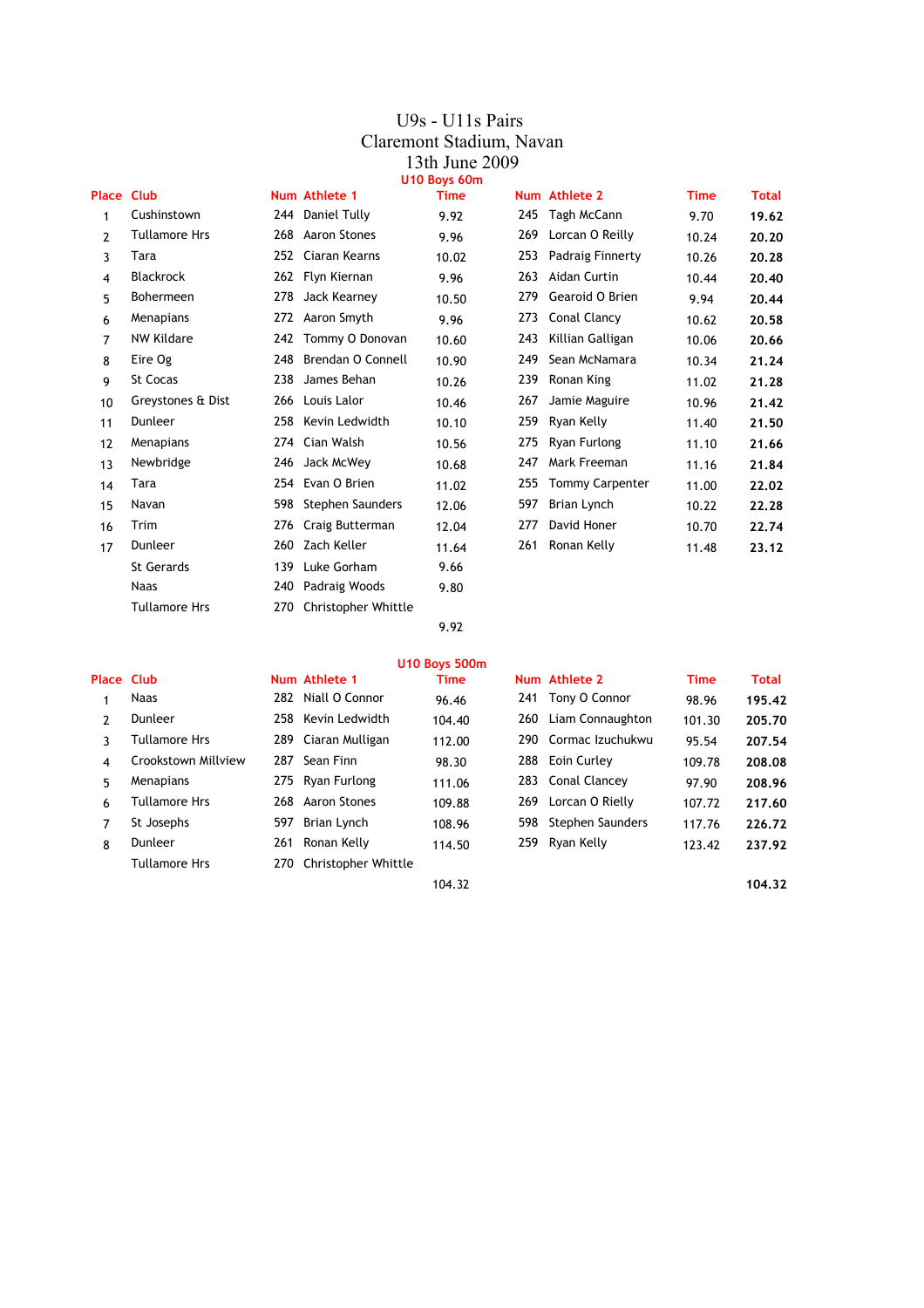#### U9s - U11s Pairs Claremont Stadium, Navan 13th June 2009 **U10 Boys Ball Throw**

| Place Club    |                      |     | Num Athlete 1        | <b>Distance</b> |     | Num Athlete 2        | <b>Distance</b> | <b>Total</b> |
|---------------|----------------------|-----|----------------------|-----------------|-----|----------------------|-----------------|--------------|
|               | <b>St Cocas</b>      |     | 238 James Behan      | 32.73           |     | 239 Ronan King       | 24.52           | 57.25        |
| $\mathcal{P}$ | Newbridge            |     | 246 Jack McWey       | 30.92           | 247 | Mark Freeman         | 24.20           | 55.12        |
| 3             | Cushinstown          |     | 245 Tagh McCann      | 27.45           |     | 291 Aaron McNally    | 27.39           | 54.84        |
| 4             | Thomastown           |     | 292 Michael Power    | 30.10           |     | 293 Ned Kirwan       | 21.58           | 51.68        |
| 5             | Crookstown Millview  |     | 287 Sean Finn        | 21.73           |     | 288 Eoin Curley      | 29.79           | 51.52        |
| 6             | <b>Tullamore Hrs</b> |     | 289 Ciaran Mulligan  | 25.70           |     | 290 Cormac Izuchukwu | 21.09           | 46.79        |
| 7             | Trim                 |     | 276 Sean McLernon    | 21.87           | 277 | David Honer          | 19.14           | 41.01        |
| 8             | Eire Og              |     | 248 Niall Mullally   | 15.00           | 249 | Sean McNamara        | 24.08           | 39.08        |
| 9             | Dunleer              |     | 260 Liam Connaughton | 21.42           | 587 | Zach Keller          | 15.33           | 36.75        |
| 10            | Navan                | 280 | Luke Greene          | 22.73           | 281 | Niall Foley          | 12.46           | 35.19        |

|                   |                    |      |                      | <b>U10 Boys Long Jump</b> |     |                        |                 |              |
|-------------------|--------------------|------|----------------------|---------------------------|-----|------------------------|-----------------|--------------|
| <b>Place Club</b> |                    |      | Num Athlete 1        | <b>Distance</b>           |     | Num Athlete 2          | <b>Distance</b> | <b>Total</b> |
| 1                 | Naas               |      | 282 Niall O Connor   | 3.51                      |     | 240 Padraig Woods      | 3.36            | 6.87         |
| 2                 | Cushinstown        | 244  | Daniel Tully         | 3.42                      | 291 | Aaron McNally          | 3.04            | 6.46         |
| 3                 | <b>Blackrock</b>   |      | 262 Flyn Kiernan     | 3.12                      | 263 | Aidan Curtin           | 3.34            | 6.46         |
| 4                 | Thomastown         | 292  | Michael Power        | 3.30                      |     | 293 Ned Kirwan         | 3.01            | 6.31         |
| 5                 | Menapians          |      | 272 Arron Smyth      | 3.31                      |     | 274 Cian Walsh         | 2.94            | 6.25         |
| 6                 | Tara               |      | 253 Padraig Finnerty | 3.19                      |     | 252 Aaron Curren       | 2.97            | 6.16         |
| 7                 | Greystones & Dist  |      | 266 Louis Lalor      | 3.03                      | 267 | Jamie Maguire          | 2.76            | 5.79         |
| 8                 | North West Kildare |      | 242 Tommy O Donovan  | 2.63                      | 243 | Killian Galligan       | 3.03            | 5.66         |
| 9                 | Eire Og            | 248  | Brendan O'Connell    | 2.92                      | 251 | Niall Mullally         | 2.50            | 5.42         |
| 10                | Trim               |      | 825 Craig Buttimer   | 2.44                      | 276 | Sean McLernon          | 2.57            | 5.01         |
| 11                | Tara               |      | 254 Evan O Brien     | 2.43                      | 255 | <b>Tommy Carpenter</b> | 2.22            | 4.65         |
|                   | <b>St Gerards</b>  | 139. | Luke Gorham          | 3.28                      |     |                        |                 |              |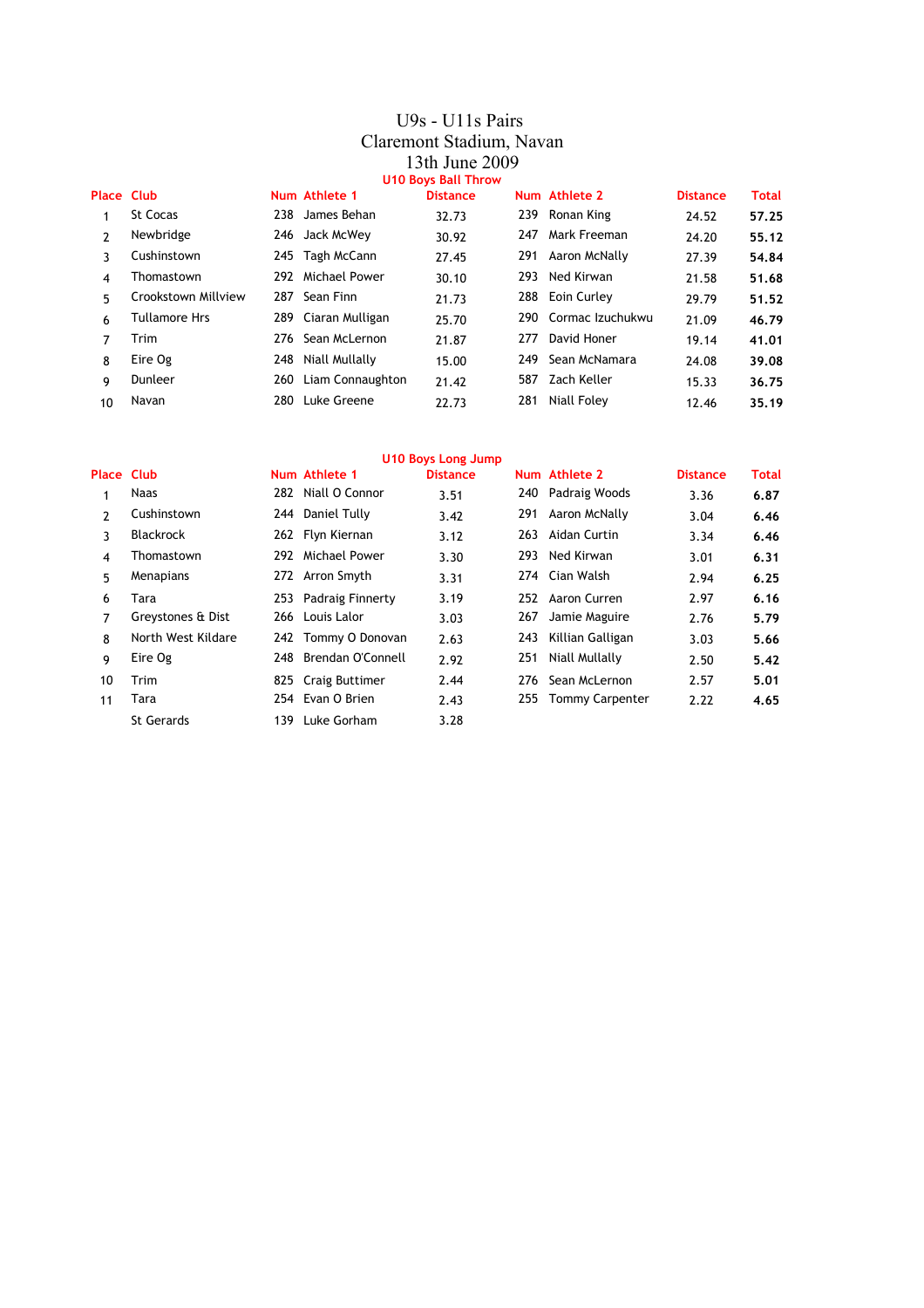#### U9s - U11s Pairs Claremont Stadium, Navan 13th June 2009 **U11 Girls 60m**

| <b>Place Club</b> |                      |     | Num Athlete 1    | <b>Time</b> |     | Num Athlete 2      | Time  | <b>Total</b> |
|-------------------|----------------------|-----|------------------|-------------|-----|--------------------|-------|--------------|
| 1                 | <b>St Gerards</b>    | 137 | Gina Moses       | 8.98        | 138 | Kate O'Connor      | 9.88  | 18.86        |
| 2                 | KCH                  | 143 | Sinead Twomey    | 9.28        | 144 | Lauren Gleeson     | 9.62  | 18.90        |
| 3                 | Ardee & Dist         | 160 | Kayleigh Fay     | 9.56        | 161 | Niamh McBride      | 9.70  | 19.26        |
| 4                 | <b>Naas</b>          | 119 | Ailbhe Gallagher | 9.74        | 120 | Rachel McMullen    | 9.74  | 19.48        |
| 5                 | Greystones & Dist    | 129 | Alison D Whelan  | 9.66        | 130 | Richeal Browne     | 10.24 | 19.90        |
| 6                 | <b>Tullamore Hrs</b> | 131 | Muireann McDaid  | 10.06       | 132 | Shauna Sweeney     | 9.86  | 19.92        |
| 7                 | Navan                | 151 | Aibhe Leahy      | 9.64        |     | 152 Aoife O'Reilly | 10.30 | 19.94        |
| 8                 | St Cocas             | 149 | Danielle Alaoye  | 10.40       | 150 | Helen Field        | 9.78  | 20.18        |
| 9                 | St Josephs           | 832 | Helan Hynes      | 10.10       | 833 | Sarah Lwlor        | 10.18 | 20.28        |
| 10                | Newbridge            | 154 | Ellie O'Toole    | 9.86        | 155 | J. Hickie          | 10.46 | 20.32        |
| 11                | Gowran               | 194 | Aine Smith       | 10.50       | 124 | Kate Drennan       | 10.34 | 20.84        |
| 12                | <b>Ballon Rathoe</b> | 125 | Sara Haskins     | 10.88       | 126 | Rebecca Kelly      | 10.16 | 21.04        |
| 13                | <b>Ballon Rathoe</b> | 127 | Orla Kenny       | 10.37       | 128 | Caithlin Doyle     | 10.84 | 21.21        |
| 14                | <b>St Gerards</b>    | 62  | Sarah Cosgrove   | 10.94       | 140 | Anna Gilseann      | 10.54 | 21.48        |
| 15                | Glenmore             | 158 | Rachel O'Hare    | 10.90       | 159 | Aoife Duffy        | 10.68 | 21.58        |
| 16                | Eire Og              | 179 | C. Mullally      | 10.80       | 619 | N.Early            | 10.80 | 21.60        |
| 17                | Dunleer              | 147 | Laura Byrne      | 10.90       | 148 | Ciara Breagy       | 10.88 | 21.78        |
| 18                | St Gerards           | 141 | Sarah Woods      | 12.12       | 142 | Aoife Copas        | 10.56 | 22.68        |
|                   |                      |     |                  |             |     |                    |       |              |

|                   |                      |     |                       | U11 Girls 600m |     |                   |             |        |
|-------------------|----------------------|-----|-----------------------|----------------|-----|-------------------|-------------|--------|
| <b>Place Club</b> |                      |     | Num Athlete 1         | <b>Time</b>    |     | Num Athlete 2     | <b>Time</b> | Total  |
|                   | Ardee & Dist         | 160 | Kayleigh Fay          | 120.88         | 162 | Naoise McConnon   | 127.16      | 248.04 |
| $\mathbf{2}$      | <b>Tullamore Hrs</b> | 180 | Zoe Murray            | 127.26         | 181 | Sarah Bracken     | 125.32      | 252.58 |
| 3                 | St Joesphs           | 832 | Helen Hynes           | 122.34         | 834 | Chloe Richardson  | 130.72      | 253.06 |
| 4                 | Newbridge            | 154 | Ellie O'Toole         | 126.48         | 155 | A. McGrath        | 131.50      | 257.98 |
| 5                 | KCH                  | 144 | Lauren Gleeson        | 127.30         | 182 | Jennifer O'Keeffe | 134.12      | 261.42 |
| 6                 | Navan                | 183 | Shannon Sheehy        | 131.64         | 186 | Aoife O'Reilly    | 131.24      | 262.88 |
| 7                 | Greystones & Dist    | 129 | Alison D Whelan       | 133.44         | 176 | Sinead O'Neill    | 129.76      | 263.20 |
| 8                 | Crookstown Millview  | 174 | Katelyn H Kelly       | 134.06         | 175 | Lisa Aspel        | 133.34      | 267.40 |
| 9                 | Trim                 | 164 | Megan Peppard         | 134.90         | 165 | Paula Dolian      | 135.96      | 270.86 |
| 10                | Eire Og              | 178 | <b>Grace Casey</b>    | 131.17         | 179 | Ella Murphy       | 144.80      | 275.97 |
| 11                | Greystones & Dist    | 130 | <b>Richael Browne</b> | 138.90         | 177 | Lisa Dallaghan    | 140.00      | 278.90 |
| 12                | Cushinstown          | 170 | Sinead Reynolds       | 123.42         | 171 | Nicole McDermot   | 157.72      | 281.14 |
| 13                | <b>Naas</b>          | 168 | Sinead Walsh          | 142.52         | 169 | Sorcha Flynn      | 144.78      | 287.30 |
| 14                | Dunleer              | 147 | Laura Byrne           | 146.22         | 148 | Ciara Breagy      | 146.36      | 292.58 |
| 15                | Na Fianna            | 121 | Orla Mullally         | 151.78         | 440 | Grainne Clarke    | 162.52      | 314.30 |
| 16                | Trim                 | 113 | Anne Marie Dwyer      | 159.96         | 167 | Emer Ferry        | 161.42      | 321.38 |
|                   | Ardee & Dist         | 161 | Niamh McBride         | 127.72         |     |                   |             |        |
|                   |                      |     |                       |                |     |                   |             |        |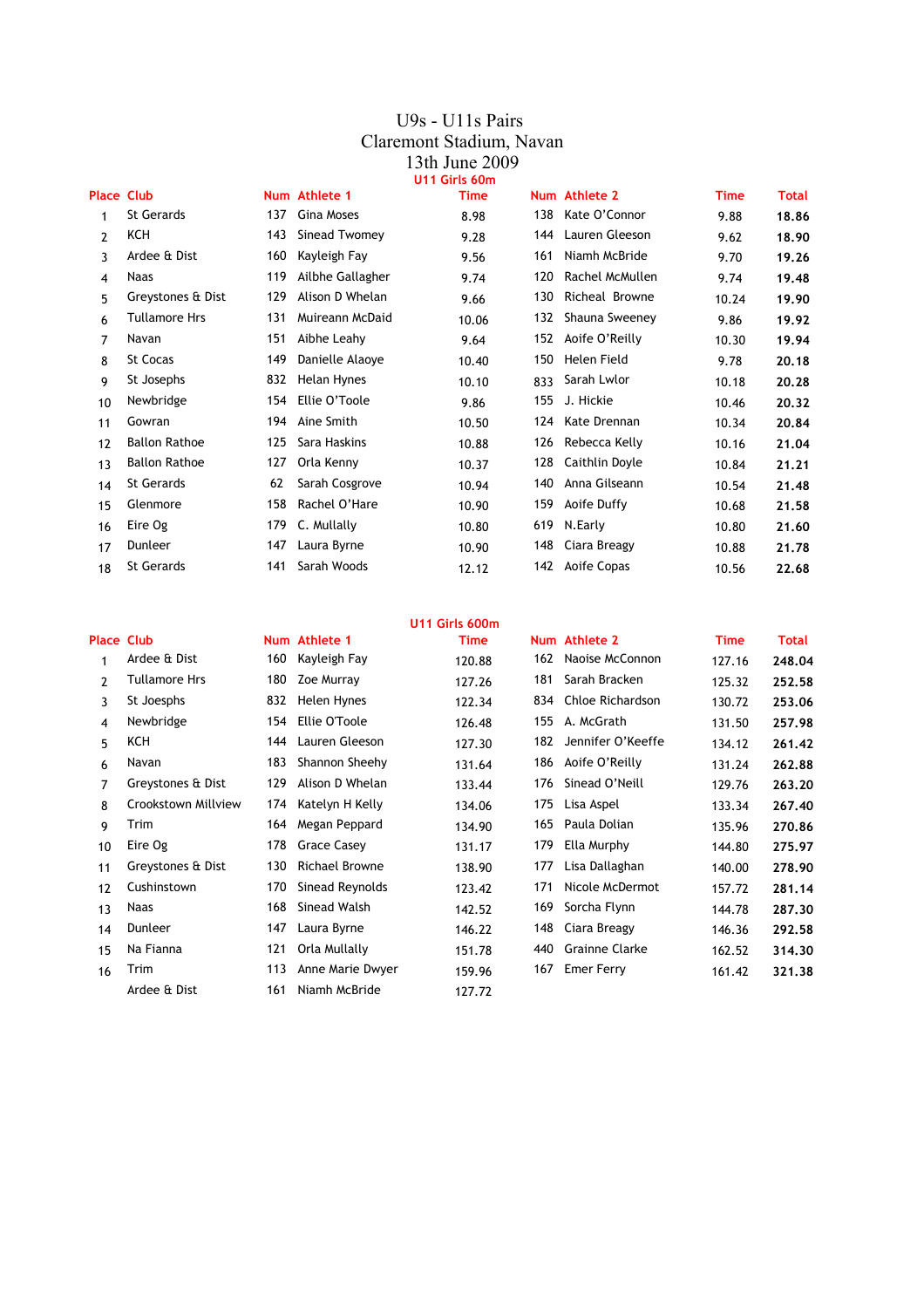#### U9s - U11s Pairs Claremont Stadium, Navan 13th June 2009 **U11 Girls Ball Throw**

| <b>Place Club</b> |                      |      | Num Athlete 1    | <b>Distance</b> |     | Num Athlete 2      | <b>Distance</b> | Total |
|-------------------|----------------------|------|------------------|-----------------|-----|--------------------|-----------------|-------|
|                   | Trim                 | 165  | Paula Doran      | 22.51           |     | 167 Emer Ferry     | 19.34           | 41.85 |
| $\mathcal{P}$     | Eire Og              |      | 178 Grace Casey  | 20.51           | 197 | Niamh Early        | 16.82           | 37.33 |
| 3                 | Cushinstown          | 191  | Caoimhe Doyle    | 17.83           | 171 | Nicole McDermott   | 18.17           | 36.00 |
| 4                 | <b>Ballon Rathoe</b> | 127  | Orla Kenny       | 15.56           |     | 128 Caithlin Doyle | 20.40           | 35.96 |
| 5                 | Navan                |      | 185 Emma Cassidy | 15.35           | 151 | Ailbhe Leahy       | 17.65           | 33.00 |
| 6                 | Gowran               | 200  | Sorcha Cullen    | 20.91           | 123 | Roisin Byrne       | 9.44            | 30.35 |
| 7                 | <b>Ballon Rathoe</b> | 125  | Sara Hoskins     | 14.07           |     | 126 Rebecca Kelly  | 15.07           | 29.14 |
| 8                 | <b>Naas</b>          | 190. | Cara Looby       | 16.38           | 120 | Rachel McMullen    | 11.42           | 27.80 |
| 9                 | <b>Tullamore Hrs</b> | 181  | Sarah Bracken    | 16.00           | 201 | Shauna Sweeney     | 9.87            | 25.87 |
| 10                | Celbridge            | 198  | Marie Connolly   | 9.93            | 193 | Derbhla Shirt      | 15.94           | 25.87 |
|                   | St Michaels          |      | Shauna Hoey      | 23.07           |     |                    |                 | 23.07 |
|                   | Ardee & Dist         |      | Naoise McConnon  | 19.95           |     |                    |                 | 19.95 |

|                   |                      |     |                   | <b>U11 Girls Long Jump</b> |     |                       |                 |              |
|-------------------|----------------------|-----|-------------------|----------------------------|-----|-----------------------|-----------------|--------------|
| <b>Place Club</b> |                      |     | Num Athlete 1     | <b>Distance</b>            |     | Num Athlete 2         | <b>Distance</b> | <b>Total</b> |
| 1                 | <b>St Gerards</b>    | 137 | Gina Moses        | 4.65                       | 138 | Kate O'Connor         | 3.44            | 8.09         |
| 2                 | Cushinstown          | 170 | Sinead Reynolds   | 3.77                       | 191 | Caoimhe Doyle         | 3.10            | 6.87         |
| 3                 | <b>Tullamore Hrs</b> | 131 | Muireann McDaid   | 3.30                       | 180 | Zoe Murray            | 3.51            | 6.81         |
| 4                 | <b>KCH</b>           | 143 | Sinead Tuomey     | 3.43                       | 182 | Jennifer O'Keeffe     | 3.35            | 6.78         |
| 5                 | Navan                | 183 | Emma Cassidy      | 3.18                       | 184 | Niamh Cassidy         | 3.50            | 6.68         |
| 6                 | Crookstown Millview  | 174 | Katelyn H Kelly   | 3.23                       | 175 | Lisa Aspel            | 3.30            | 6.53         |
| 7                 | Naas                 | 169 | Sorcha Flynn      | 2.90                       | 190 | Cara Looby            | 3.47            | 6.37         |
| 8                 | Greystones & Dist    | 177 | Lisa Dallaghan    | 3.12                       | 176 | Sinead O'Neill        | 3.05            | 6.17         |
| 9                 | <b>St Gerards</b>    | 140 | Anna Gilseann     | 2.98                       | 142 | Aoife Copas           | 3.05            | 6.03         |
| 10                | Trim                 | 164 | Megan Peppard     | 3.25                       | 166 | Isabel Varney         | 2.70            | 5.95         |
| 11                | Newbridge            | 154 | Julie Hilliard    | 2.89                       | 155 | Aimee McGrath         | 3.05            | 5.94         |
| 12                | Eire Og              | 179 | Caoimhe Mullally  | 2.90                       | 197 | Ellen Murphy          | 2.98            | 5.88         |
| 13                | Gowran               | 123 | Kate Drennan      | 2.74                       | 194 | Aine Smyth            | 3.08            | 5.82         |
| 14                | Glenmore             | 159 | Aoife Duffy       | 3.05                       | 158 | Rachel O'Hare         | 2.75            | 5.80         |
| 15                | <b>Naas</b>          | 119 | Ailbhe Gallagher  | 3.09                       | 168 | Sinead Walsh          | 2.70            | 5.79         |
| 16                | Celbridge            | 198 | Marie Connolly    | 2.54                       | 139 | Sarah Cosgrove        | 2.89            | 5.43         |
| 17                | Na Fianna            | 121 | Sinead Murray     | 2.52                       | 122 | <b>Grainne Clarke</b> | 2.69            | 5.21         |
| 18                | St Josephs           | 834 | Chloe Richardson  | 0.00                       | 833 | Sarah Lawlor          | 2.88            | 2.88         |
| 19                | <b>St Gerards</b>    | 139 | Sarah Cosgrove    | 2.89                       | 141 | Sarah Woods           | 0.00            | 2.89         |
| 20                | Trim                 | 114 | <b>Emer Ferry</b> | 2.72                       | 113 | Ann Maire Diver       | 0.00            | 2.72         |
|                   | Ardee & Dist         |     | Naoise McConnon   | 3.08                       |     |                       |                 |              |
|                   | Celbridge            | 193 | Dearbhla Shirt    | 2.83                       |     |                       |                 |              |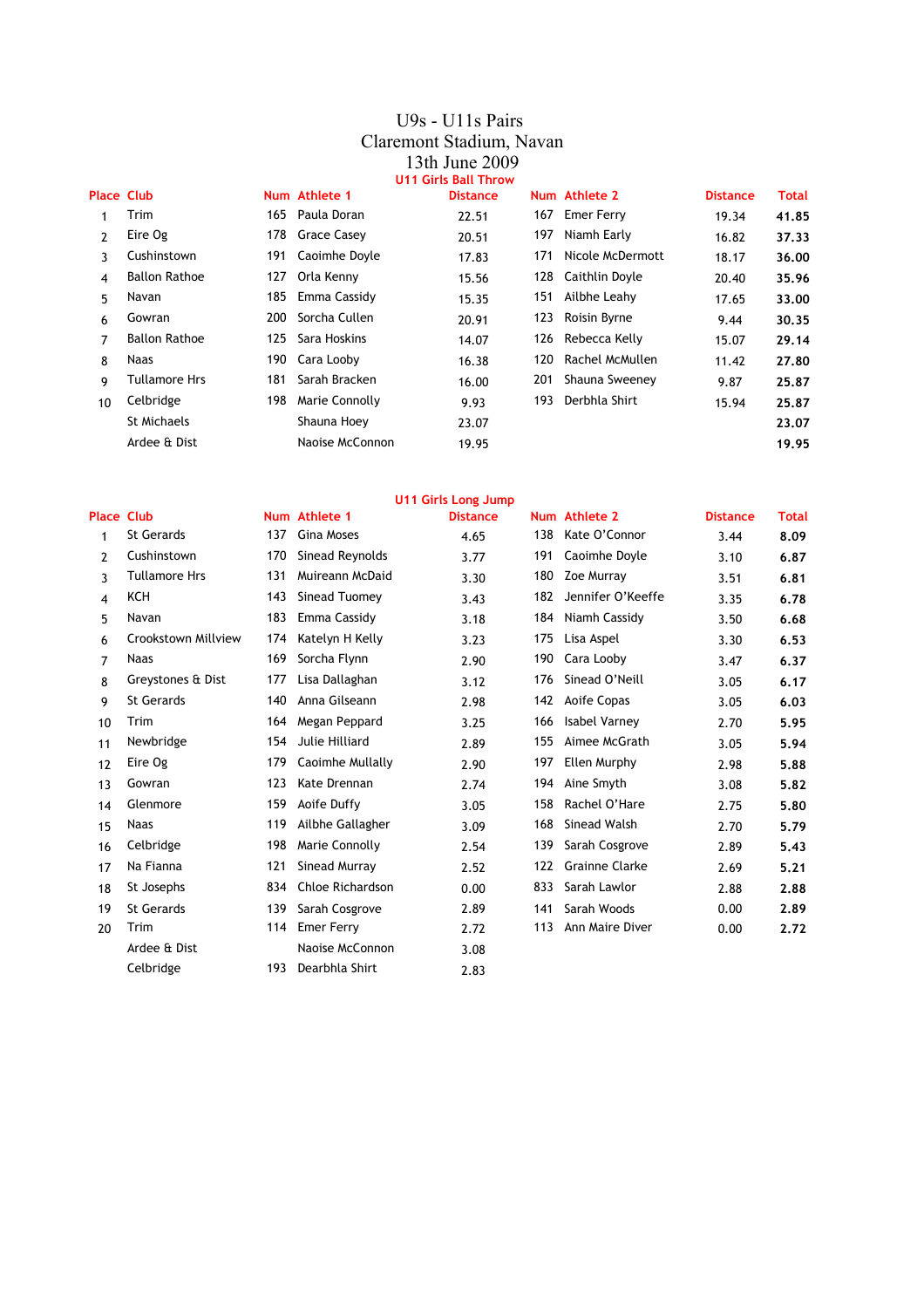#### U9s - U11s Pairs Claremont Stadium, Navan 13th June 2009 **U11 Boys 60m**

| <b>Place Club</b> |              |     | Num Athlete 1         | <b>Time</b> | <b>Num</b> | <b>Athlete 2</b>   | <b>Time</b> | <b>Total</b> |
|-------------------|--------------|-----|-----------------------|-------------|------------|--------------------|-------------|--------------|
| 1                 | Menapians    | 328 | Sam O Neill           | 9.14        | 329        | Luke O Neill       | 9.04        | 18.18        |
| 2                 | <b>SLOT</b>  | 326 | <b>Robert Crowley</b> | 9.28        | 327        | Conor Brennan      | 9.14        | 18,42        |
| 3                 | North Laois  | 316 | <b>Thomas Martin</b>  | 9.24        | 317        | Jack Fortune       | 9.20        | 18.44        |
| 4                 | Newbridge    | 310 | Luke Morris           | 9.16        | 311        | Kevin Kyne         | 9.36        | 18.52        |
| 5                 | Celbridge    | 304 | Rian Quinn            | 9.3         | 305        | Reamonn Comer      | 9.92        | 19.22        |
| 6                 | Na Fianna    | 295 | Leon Clarke           | 9.88        | 297        | Cian O Hare        | 9.52        | 19,40        |
| 7                 | Menapians    | 330 | Cillian Walsh         | 10.06       | 331        | David MacDonald    | 9.42        | 19,48        |
| 8                 | Dunboyne     | 308 | Padraic Lavin         | 9.64        | 309        | Gary Dunne         | 10.24       | 19.88        |
| 9                 | St Cocas     | 294 | David Judge           | 9.84        | 295        | Ciaran Smyth       | 10.06       | 19.90        |
| 10                | Bohermeen    | 334 | Alan Monaghan         | 9.70        | 335        | Gearoid O Brien    | 10.28       | 19.98        |
| 11                | Navan        | 361 | Eoin Rooney           | 10.10       | 337        | Sean Conlon        | 9.92        | 20,02        |
| 12                | Dunshaughlin | 302 | Jack Hethrington      | 9.86        | 303        | Paul Kennedy       | 10.20       | 20,06        |
| 13                | Newbridge    | 312 | <b>Edward Whitty</b>  | 10.3        | 313        | Cormac Kelly       | 9.90        | 20,20        |
| 14                | Glenmore     | 322 | Jamie Chong           | 9.86        | 323        | <b>Brian Quinn</b> | 10.52       | 20,38        |
| 15                | Celbridge    | 306 | Eoghan Goss           | 9.98        | 307        | Daniel Creighton   | 10.82       | 20,80        |
| 16                | Trim         | 332 | Phalem Ryan           | 10.64       | 333        | Conor Sweeney      | 10.40       | 21.04        |
| 17                | Ardee & Dist | 318 | Garry Byrne           | 11.86       | 319        | David Conlon       | 9.42        | 21.28        |
|                   | Aghaviller   | 581 | Luke Fitzpatrick      | 9.14        |            |                    |             | 9.14         |

|                   |                      |     |                       | <b>U11 Boys 600m</b> |     |                      |             |              |
|-------------------|----------------------|-----|-----------------------|----------------------|-----|----------------------|-------------|--------------|
| <b>Place Club</b> |                      |     | Athlete 1             | <b>Time</b>          |     | <b>Athlete 2</b>     | <b>Time</b> | <b>Total</b> |
| 1                 | SLOT                 | 326 | <b>Robert Crowley</b> | 117.38               | 327 | Conor Brennan        | 118.18      | 235.56       |
| 2                 | <b>St Cocas</b>      | 338 | Oisin O Cuill         | 120.64               | 295 | Ciaran Smyth         | 124.40      | 245.04       |
| 3                 | Tara                 | 339 | James Finnerty        | 122.46               | 340 | Cormac O Dowd        | 129.76      | 252.22       |
| 4                 | Menapians            | 356 | Conor Kilgannon       | 126.40               | 357 | Marko Fleck          | 129.70      | 256.10       |
| 5                 | Glenmore             | 350 | Michael McDonald      | 129.94               | 351 | Leonard Grey         | 127.56      | 257.50       |
| 6                 | Glenmore             | 348 | <b>Tadhg Leahy</b>    | 130.22               | 349 | James O Reilly       | 127.32      | 257.54       |
| 7                 | <b>Tullamore Hrs</b> | 354 | Eoin Mulligan         | 124.94               | 355 | Duglas Boyd Crotty   | 132.88      | 257.82       |
| 8                 | Newbridge            | 312 | <b>Edward Whitty</b>  | 132.40               | 313 | Cormac Kelly         | 128.22      | 260.62       |
| 9                 | Dunboyne             | 308 | Padraic Lavin         | 134.88               | 309 | Gary Dunne           | 128.26      | 263.14       |
| 10                | Greystones & Dist    | 352 | Cian Baldwin          | 127.14               | 353 | <b>Brian Lawless</b> | 138.34      | 265,48       |
| 11                | Ardee & Dist         | 318 | Gary Byrne            | 143.86               | 319 | David Conlon         | 121.78      | 265.64       |
| 12                | Dunshaughlin         | 341 | Mark Connolly         | 147.94               | 342 | Paddy Maher          | 125.68      | 273.62       |
| 13                | North Laois          | 316 | <b>Thomas Martin</b>  | 140.40               | 347 | <b>Brian Sheehy</b>  | 138.30      | 278.70       |
| 14                | Eire Og              | 345 | Ruairi Hogarty        | 150.70               | 346 | Adam Lloyd           | 128.66      | 279.36       |
| 15                | St Pats, Louth       | 358 | Liam Fitzpatrick      | 148.30               | 359 | Dylan Rooney         | 135.80      | 284.10       |
| 16                | St Josephs           | 831 | David O'Connor        | 137.68               | 830 | Kevin Power          | 155.04      | 292.72       |
|                   | Aghaviller           | 581 | Luke Fitzpatrick      | 112.56               |     |                      |             | 112.56       |
|                   | Bohermeen            | 360 | Kevin McGrath         | 120.80               |     |                      |             | 120,80       |